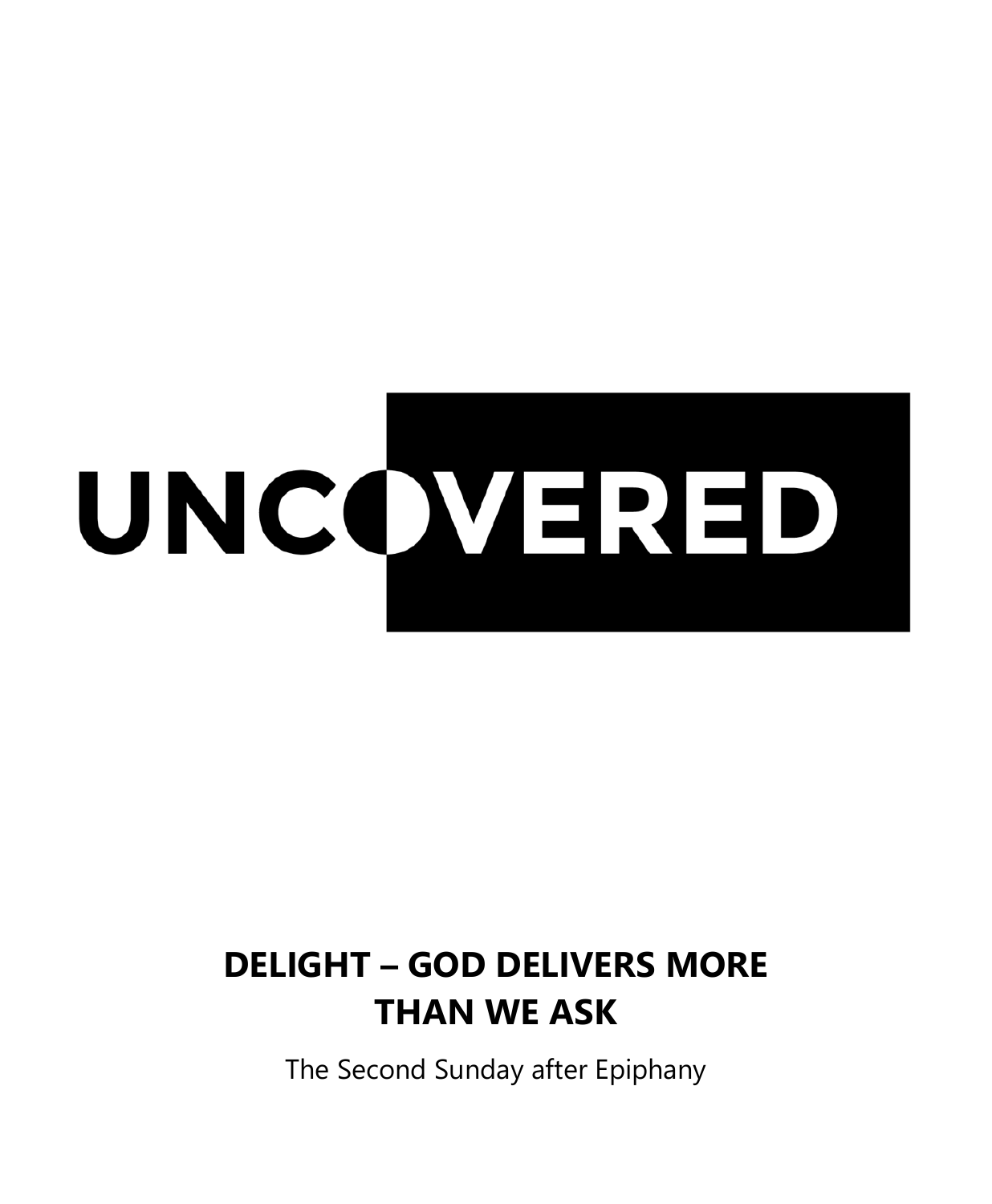# **GRACE EVANGELICAL LUTHERAN CHURCH** | Seward, Nebraska

*January 16, 2022*

#### **UNCOVERED**

We are in the season of the Church called Epiphany, a Greek word that means "to appear." Salvation has appeared in the person of Jesus Christ. In Epiphany, the Church explores everything that Christ makes apparent about God. You see, we need God to appear to us and make himself known to us. For not only is God beyond our understanding, his works and his ways are contrary to mankind's natural assumptions about him. In other words, the truth about God cannot possibly be discovered by us. Rather, it needs to be uncovered for us. That's what the Spirit is doing for us during this season of Epiphany. Week after week, surprising truths about Jesus our King and life in his kingdom will be uncovered.

#### **THEME FOR THIS SUNDAY**

Is the pursuit of God and the pursuit of pleasure two separate paths? Many make that assumption—that life with Jesus is a boring, sterile experience. They are dead wrong. Jesus came to undo everything that is wrong with our world as a result of sin's curse. He also came to multiply our joy and deliver delight beyond our wildest dreams. Note that when Jesus begins to reveal his glory, it isn't by going to a hospital to cure every ailment. Instead, he starts at a local wedding, one of the greatest sources of joy in this life. The truth uncovered for us this week is that life with Jesus is not a life with less delight, but infinitely more.

**Worship Leader Pastor Mark A. Haefner Pastor Mark A. Haefner Organist/Pianist** Cori Humann

#### **COPYRIGHT INFORMATION**

Morning Prayer from Christian Worship

Unless otherwise indicated, Scripture quotations are from the Evangelical Heritage Version ®2017 The Wartburg Project. All rights reserved. www.wartburgproject.org

Software distributed in partnership with Northwestern Publishing House.

Created by Christian Worship: Service Builder © 2022 Concordia Publishing House.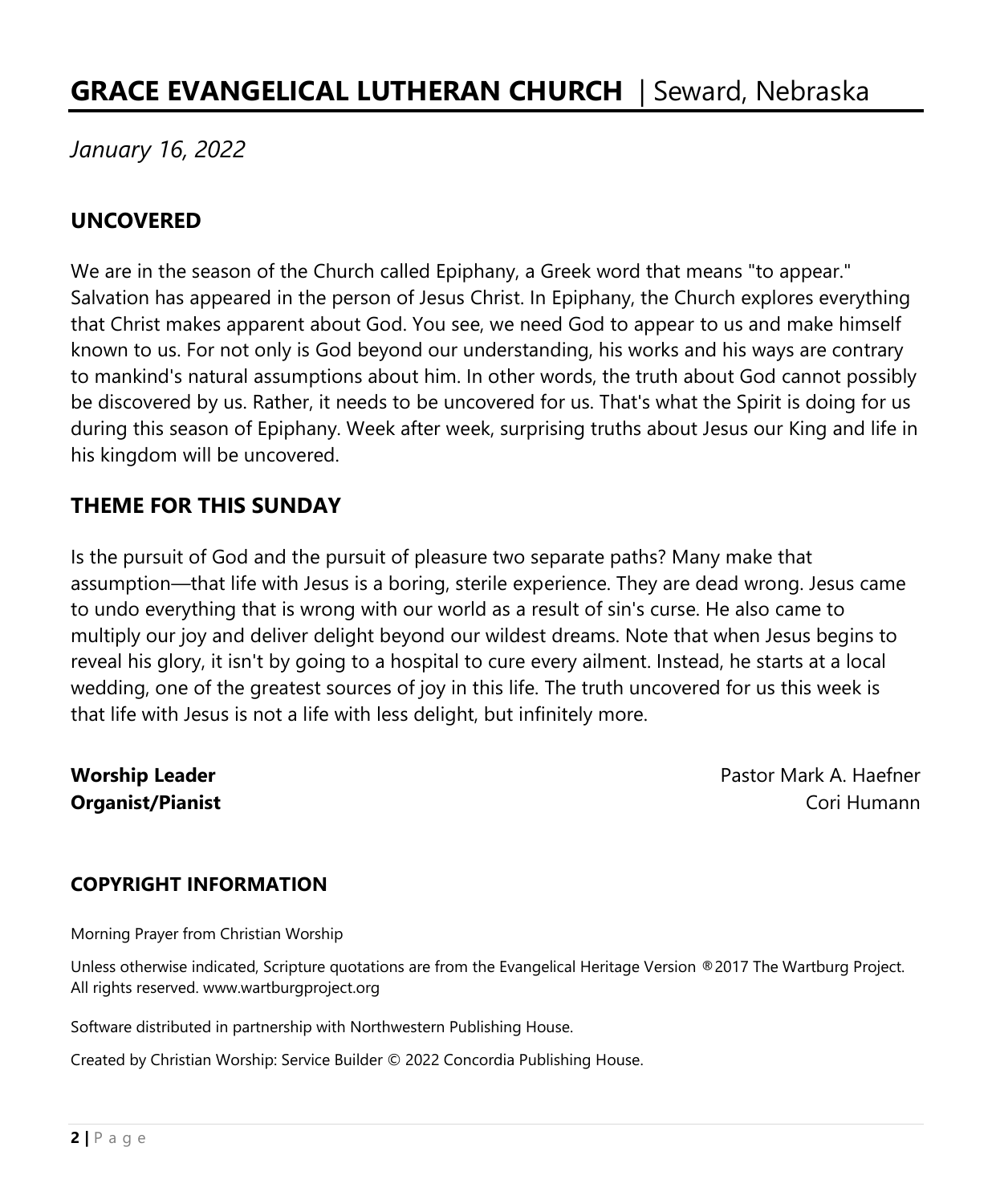# *MORNING PRAISE*

*"Morning Praise" is based on the historic service called "Matins." Joined to Christ, our risen Lord, we glorify God as we rise to the activities of this new day.*



Text: © 1941 Concordia Publishing House. Used by permission: OneLicense no. 713578

Tune: Public domain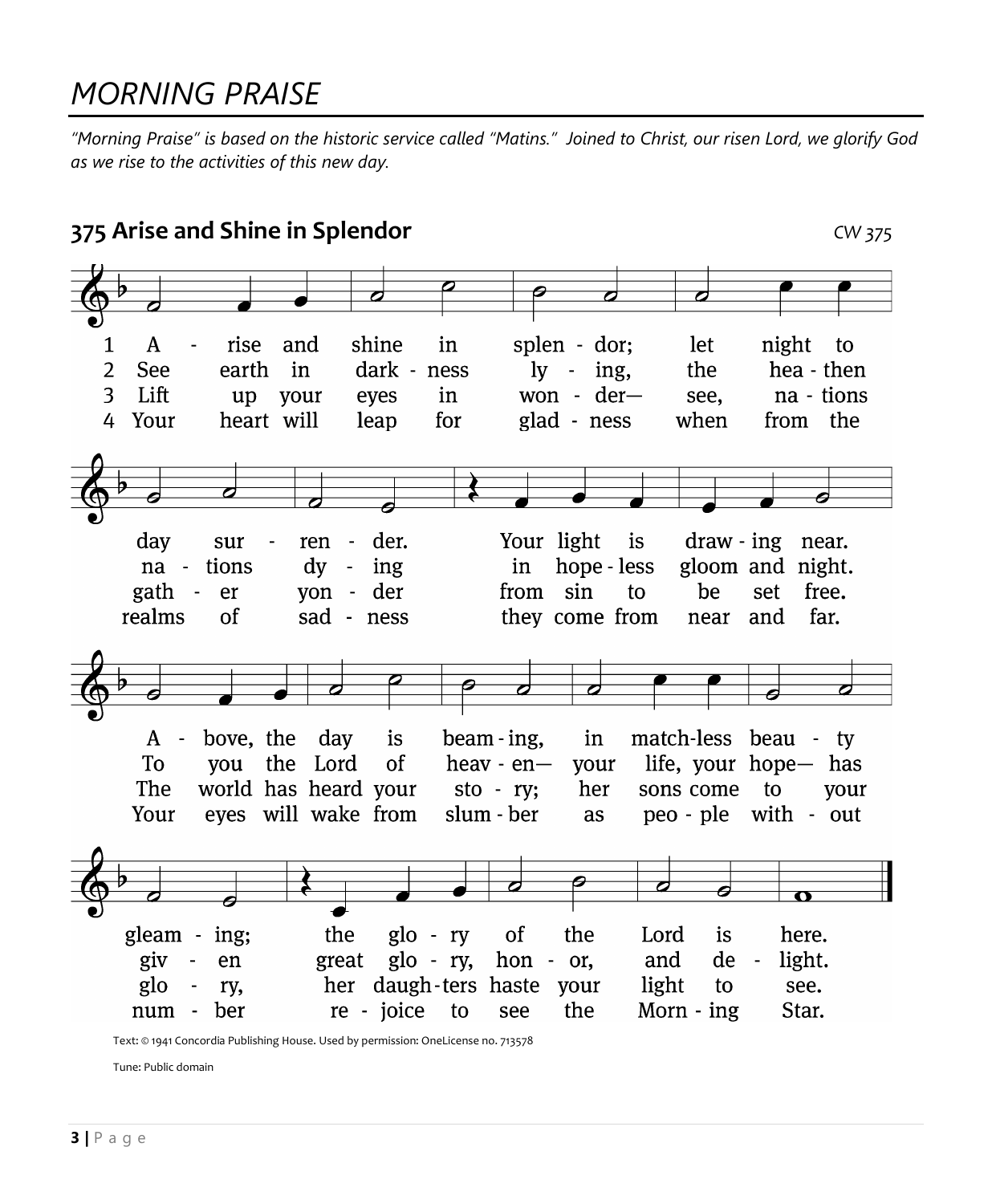Stand



#### Come, O Come, Let Us Sing to the Lord

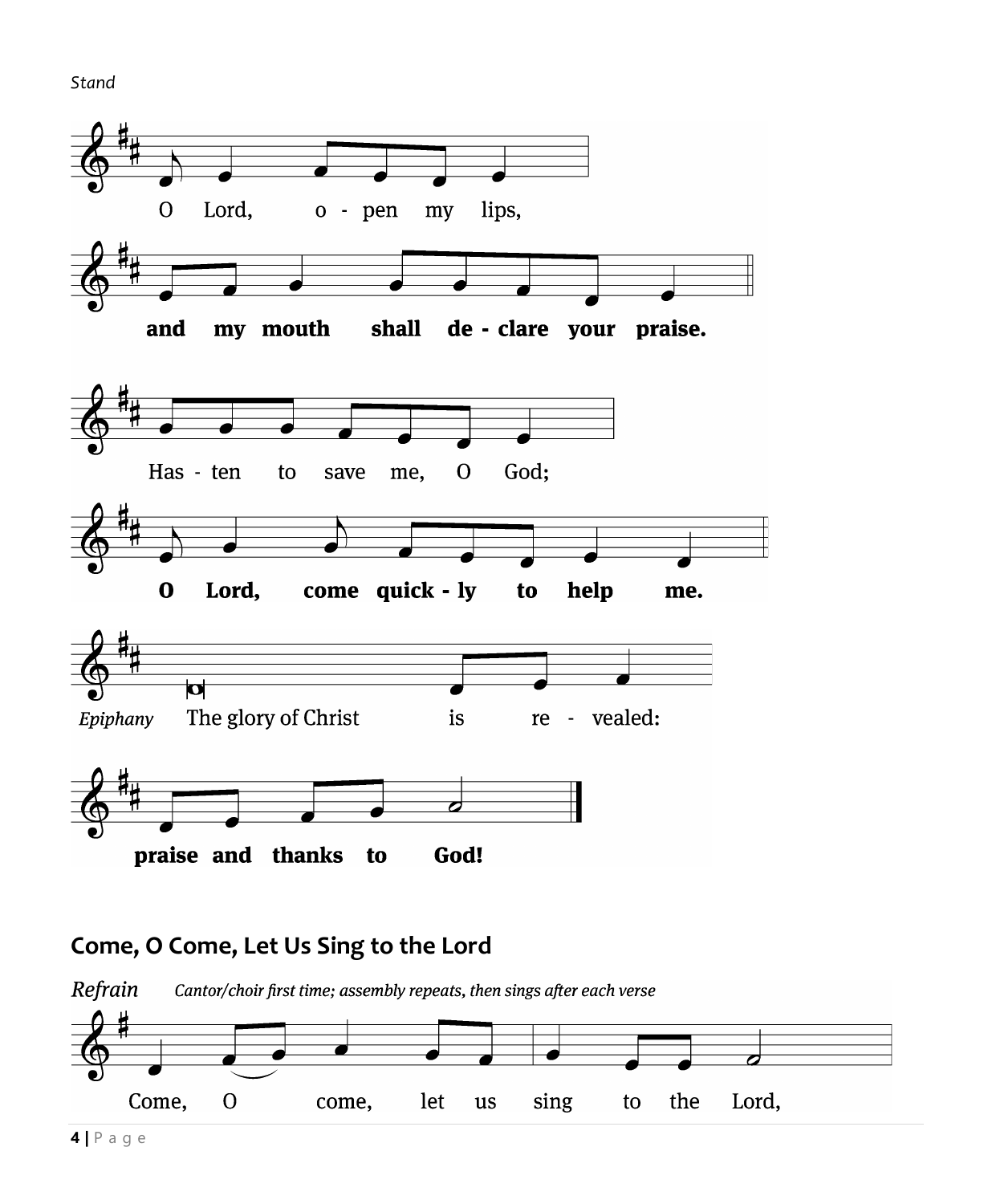

Text and tune: © 1995, 1996 GIA Publications, Inc. Used by permission: OneLicense no. 713578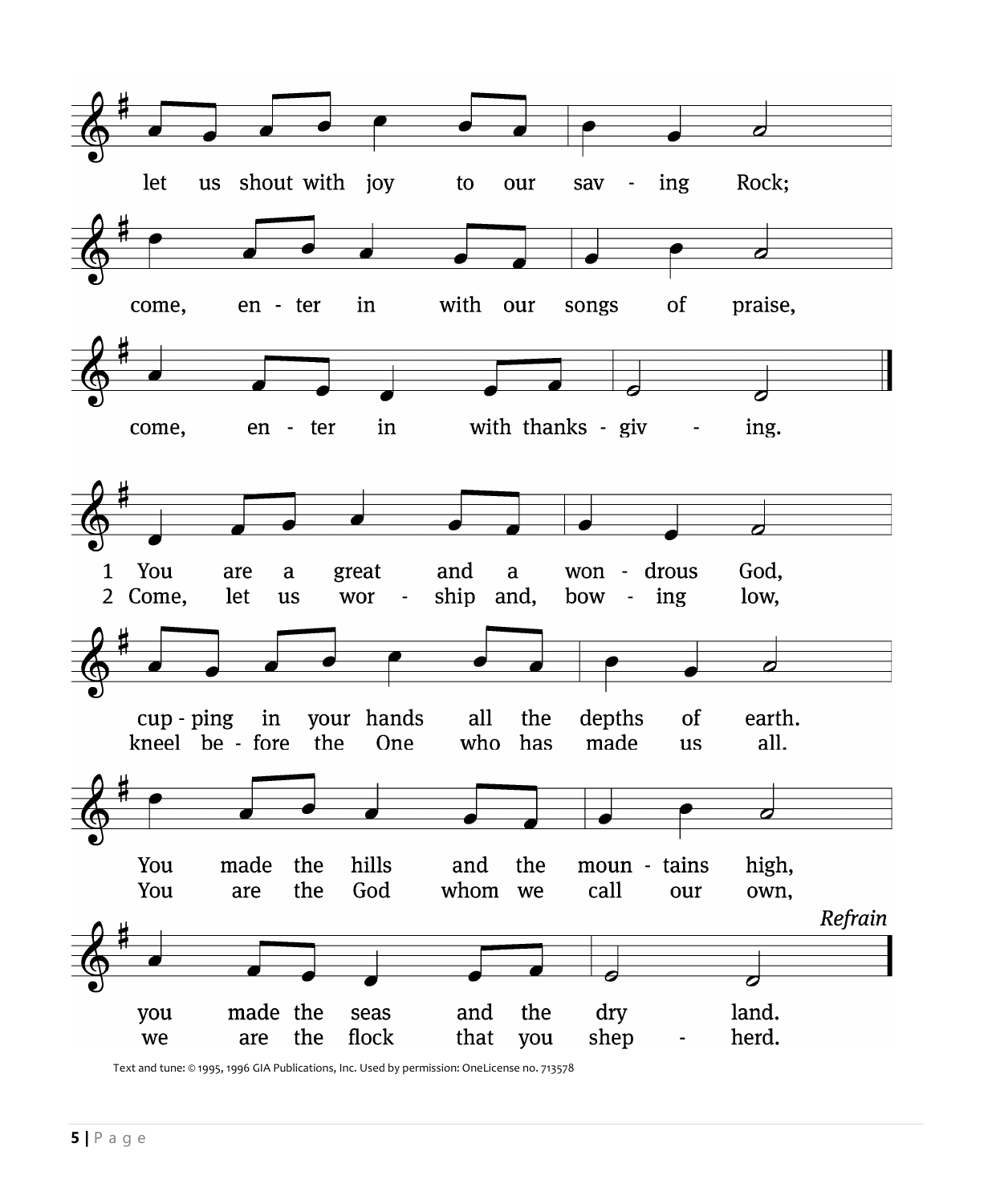# **Prayer**

Almighty God, you gave your one and only Son to be the light of the world. Grant that your people, illumined by your Word and sacraments, may shine with the radiance of Christ's glory, that he may be known, worshiped, and believed to the ends of the earth; through your Son, Jesus Christ our Lord, who with you and the Holy Spirit lives and reigns, one God, now and forever.

**Amen**

### **Psalm**



The eyes of all look to you, and you give them their food at the / proper time. You open your hand and satisfy the desires of every / living thing.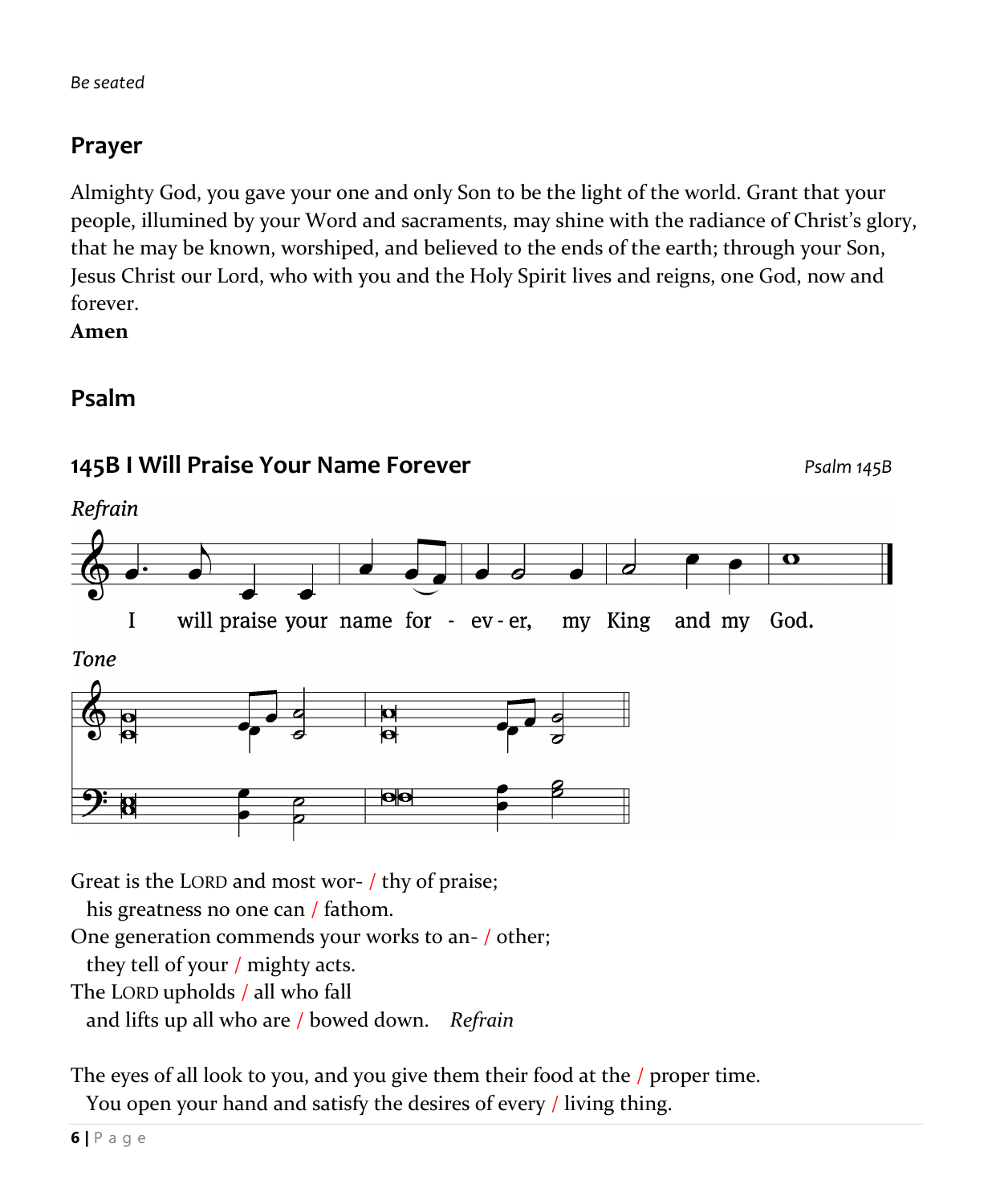The LORD is near to all who / call on him, to all who call on / him in truth. He fulfills the desires of those who / fear him; he hears their cry and / saves them. **Glory be to the Father and** / **to the Son and to the Holy** / **Spirit, as it was in the be-** / **ginning, is now, and will be forever.** / **Amen.** *Refrain*

Text: © 1969, 1981, 1997 ICEL. Used by permission: License no. 130405222 Music: © 1989 MorningStar Music Publishers. Used by permission: OneLicense no. 713578 Setting: © 1993 Kermit G. Moldenhauer, admin. Northwestern Publishing House. Used by permission: OneLicense no. 713578

# **First Reading** *Isaiah 62:1–5*

For the sake of Zion I will not be silent. For the sake of Jerusalem I will not be quiet, until her righteousness goes forth shining brightly, and her salvation burns like a torch.

<sup>2</sup>Nations will see your righteousness, and all kings will see your glory. You will be called by a new name that the mouth of the LORD will assign to you. <sup>3</sup>Then you will be a beautiful crown in the LORD's hand, and a royal diadem in the palm of your God. <sup>4</sup>You will never again be called Abandoned, and your land will never again be called Desolation, for you will be called My Delight Is in Her, and your land will be called Married, because the LORD delights in you, and your land will be married. <sup>5</sup>For just as a young man marries a virgin, your sons will marry you, and just as a bridegroom rejoices over a bride, your God will rejoice over you. (EHV)

The Word of the Lord. **Thanks be to God.**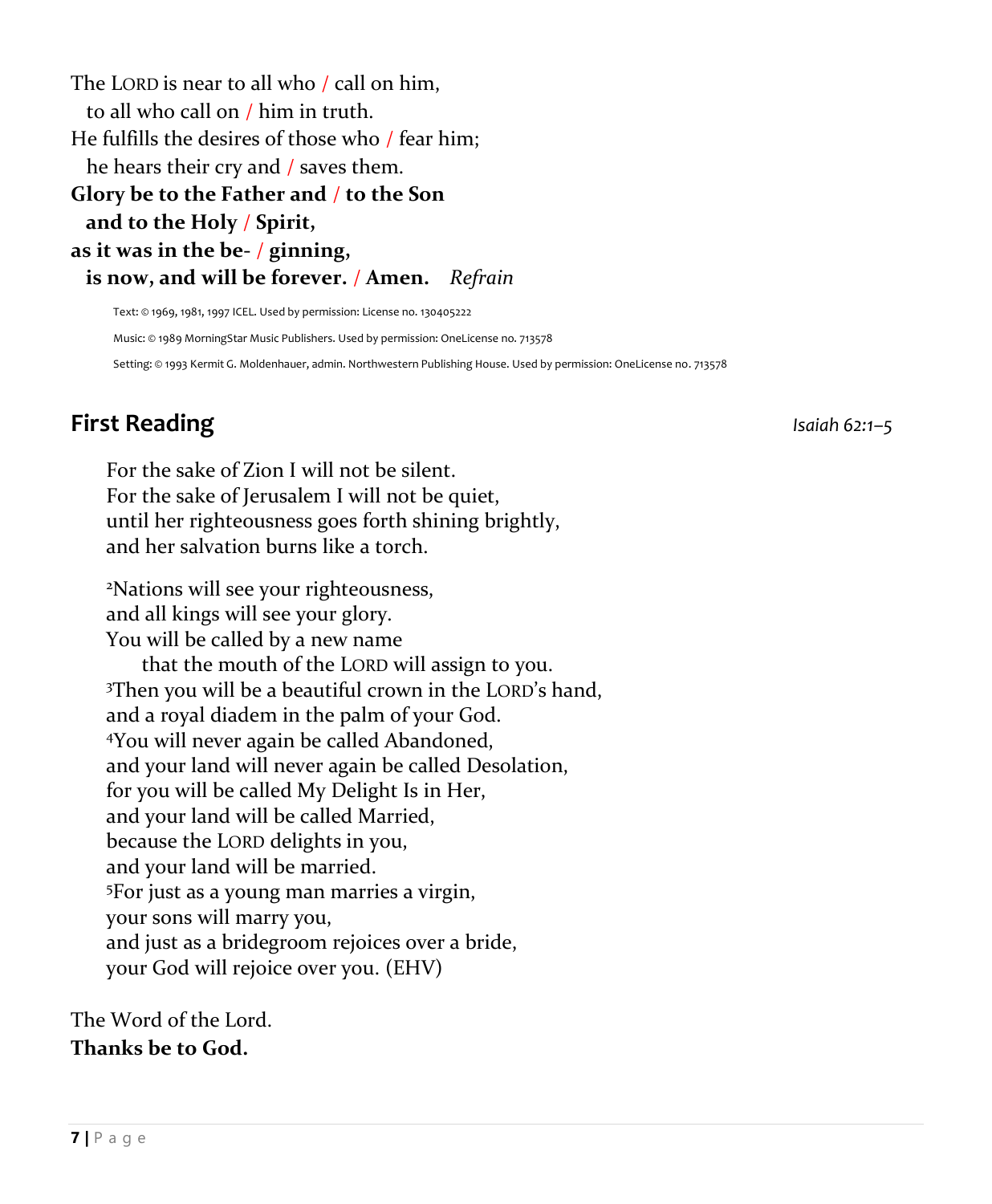#### **584 Jesus Loves Me** *CW 584*

1 Jesus loves me! This I know, for the Bible tells me so. Little ones to him belong; they are weak, but he is strong. (Refrain)

Ref Yes, Jesus loves me! Yes, Jesus loves me! Yes, Jesus loves me! The Bible tells me so.

2 Jesus loves me! He who died heaven's gates to open wide. He will wash away my sin, let his little child come in. (Refrain)

Text: Public domain

## **Second Reading** *Ephesians 3:14–21*

<sup>14</sup>For this reason I kneel before the Father of our Lord Jesus Christ, <sup>15</sup>from whom the entire family in heaven and on earth receives its name. <sup>16</sup>I pray that, according to the riches of his glory, he would strengthen you with power through his Spirit in your inner self, <sup>17</sup>so that Christ may dwell in your hearts through faith. Then, being rooted and grounded in love, <sup>18</sup>I pray that you would be able to comprehend, along with all the saints, how wide and long and high and deep his love is, <sup>19</sup>and that you would be able to know the love of Christ that surpasses knowledge, so that you may be filled to all the fullness of God. <sup>20</sup>Now to him, who is able, according to the power that is at work within us, to do infinitely more than we can ask or imagine,  $^{21}$ to him be the glory in the church and in Christ Jesus throughout all generations, forever and ever! Amen. (EHV)

The Word of the Lord. **Thanks be to God.**

stand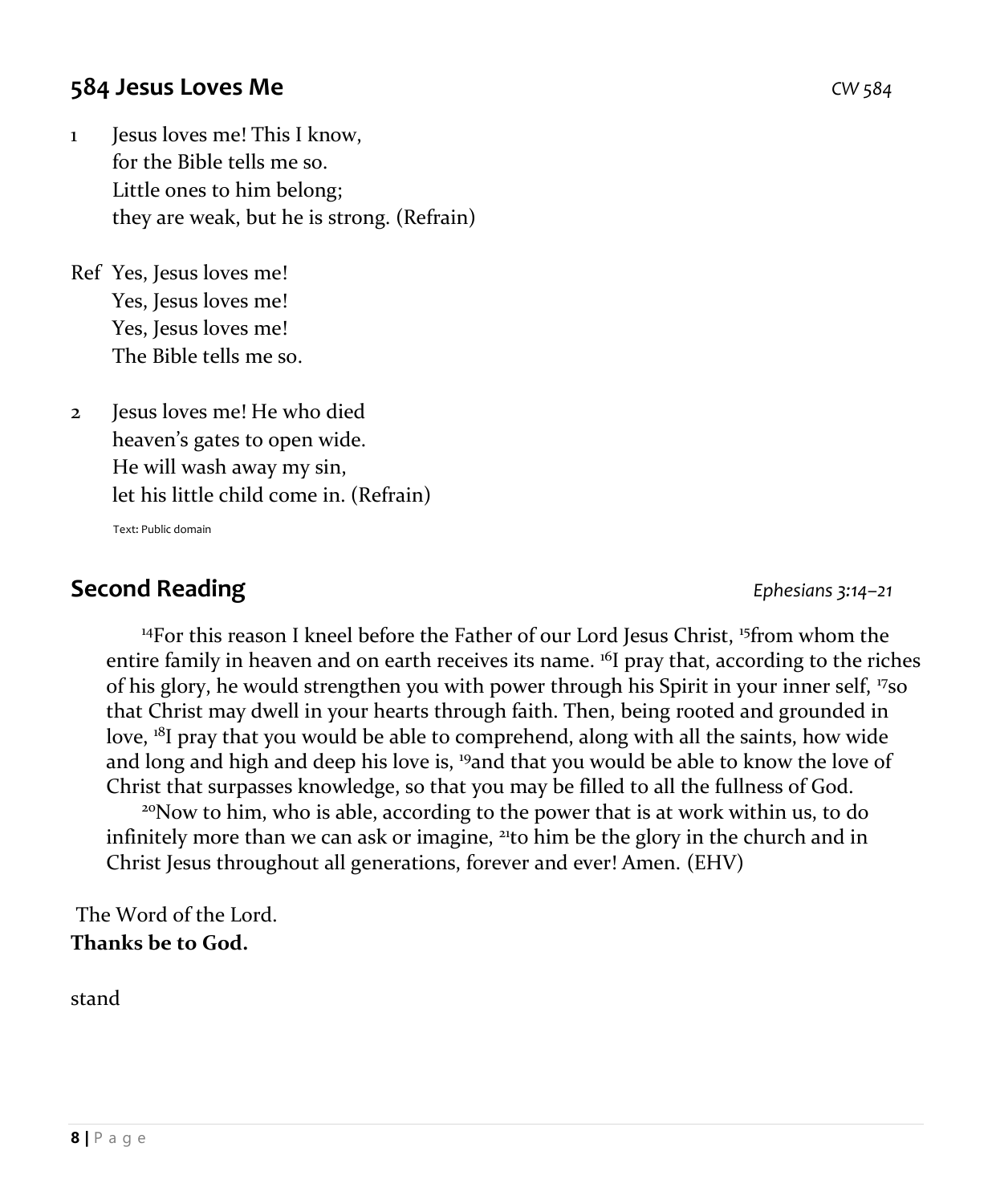#### **Gospel Acclamation** *John 1:14*



#### Tune: © 2021 Northwestern Publishing House. Used by permission: OneLicense no. 713578

#### **Gospel** *John 2:1–11*

 Three days later, there was a wedding in Cana of Galilee. Jesus' mother was there. <sup>2</sup> Jesus and his disciples were also invited to the wedding.

<sup>3</sup>When the wine was gone, Jesus' mother said to him, "They have no wine."

4 Jesus said to her, "Woman, what does that have to do with you and me? My time has not come yet."

<sup>5</sup>His mother said to the servants, "Do whatever he tells you."

<sup>6</sup>Six stone water jars, which the Jews used for ceremonial cleansing, were standing there, each holding twenty or thirty gallons. <sup>7</sup> Jesus told them, "Fill the jars with water." So they filled them to the brim. <sup>8</sup>Then he said to them, "Now draw some out and take it to the master of the banquet." And they did.

<sup>9</sup>When the master of the banquet tasted the water that had now become wine, he did not know where it came from (though the servants who had drawn the water knew). The master of the banquet called the bridegroom <sup>10</sup>and said to him, "Everyone serves the good wine first, and when the guests have had plenty to drink, then the cheaper wine. You saved the good wine until now!"

<sup>11</sup>This, the beginning of his miraculous signs, Jesus performed in Cana of Galilee. He revealed his glory, and his disciples believed in him. (EHV)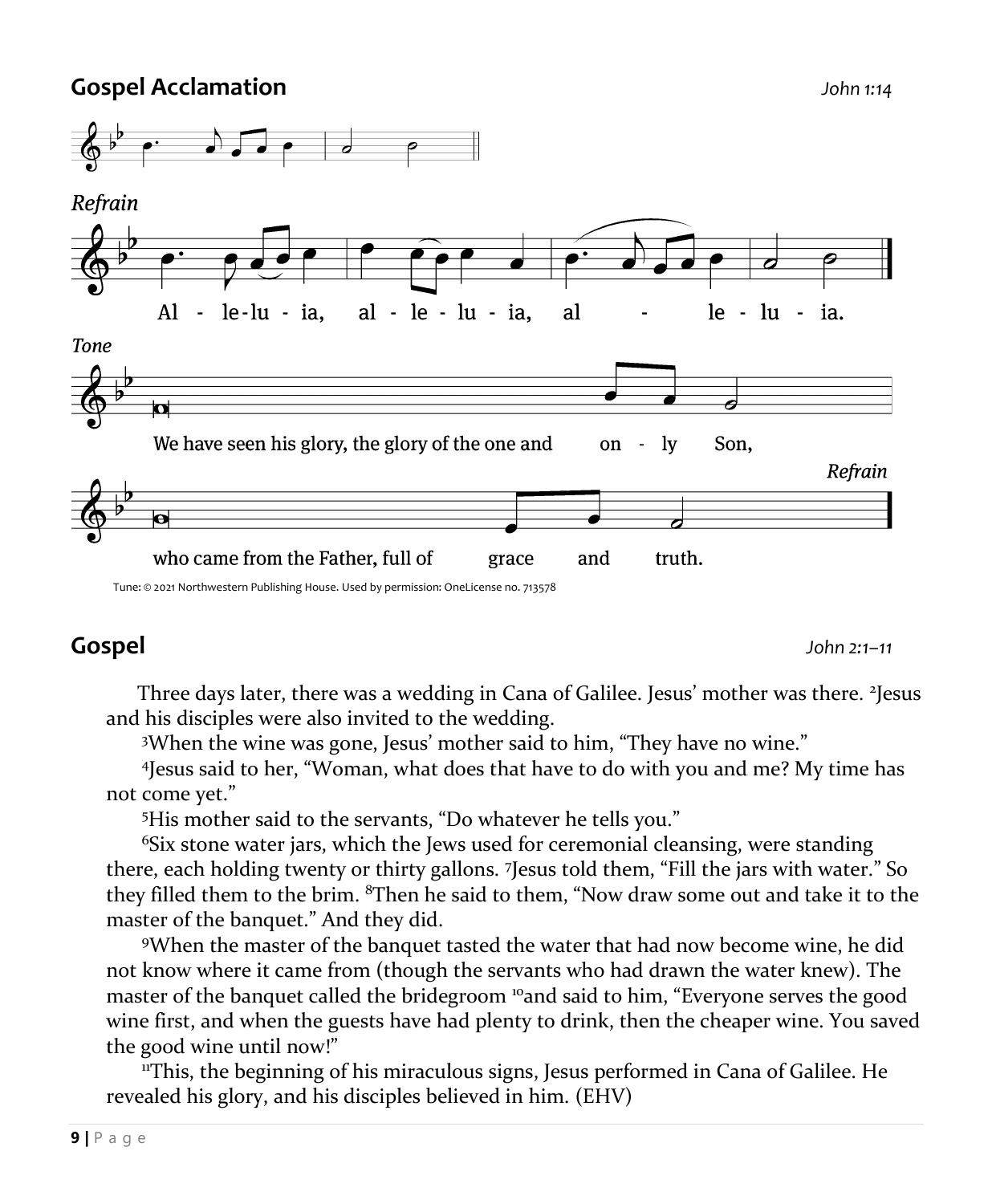**714 Jesus, Your Boundless Love to Me** *CW 714* Je - sus, your bound - less love no thought can reach,  $\mathbf{1}$ to me no  $\overline{2}$ O grant that noth - ing in my soul may dwell but your pure This love un - wea - ried and daunt-less - ly 3  $\mathbf{I}$ pur - sue to suf-f'ring be in weak-ness be 4  $In$ vour love my peace, vour tongue de - clare; dwell  $e$  - ter - nal - lv, in mv heart love  $a$ lone: oh, may your love pos - sess me whole.  $\sim$ spire; oh, may your love my hope re - new. vou  $a$ love my pow'r; and when the storms of life shall cease. and reign with - out a ri - val there.  $\Omega$ Je - sus, noth - ing my joy, my trea - sure, and my crown! All cold-ness from my like heav'n-ly And day and night burn in my soul fire! be  $\Omega$ Je - sus, in that  $fi$  -  $nal$ hour, be then my rod and †∕ do, but seek my joy  $serv - ing$ may I in you. heart 'ry act. word, thought be love. re - move; my ev all my care to guard this sa - cred trea - sure there. staff and guide and draw me safe - ly to your side. Text: Public domain

Tune: © 1951 Oxford University Press. Used by permission: OneLicense no. 713578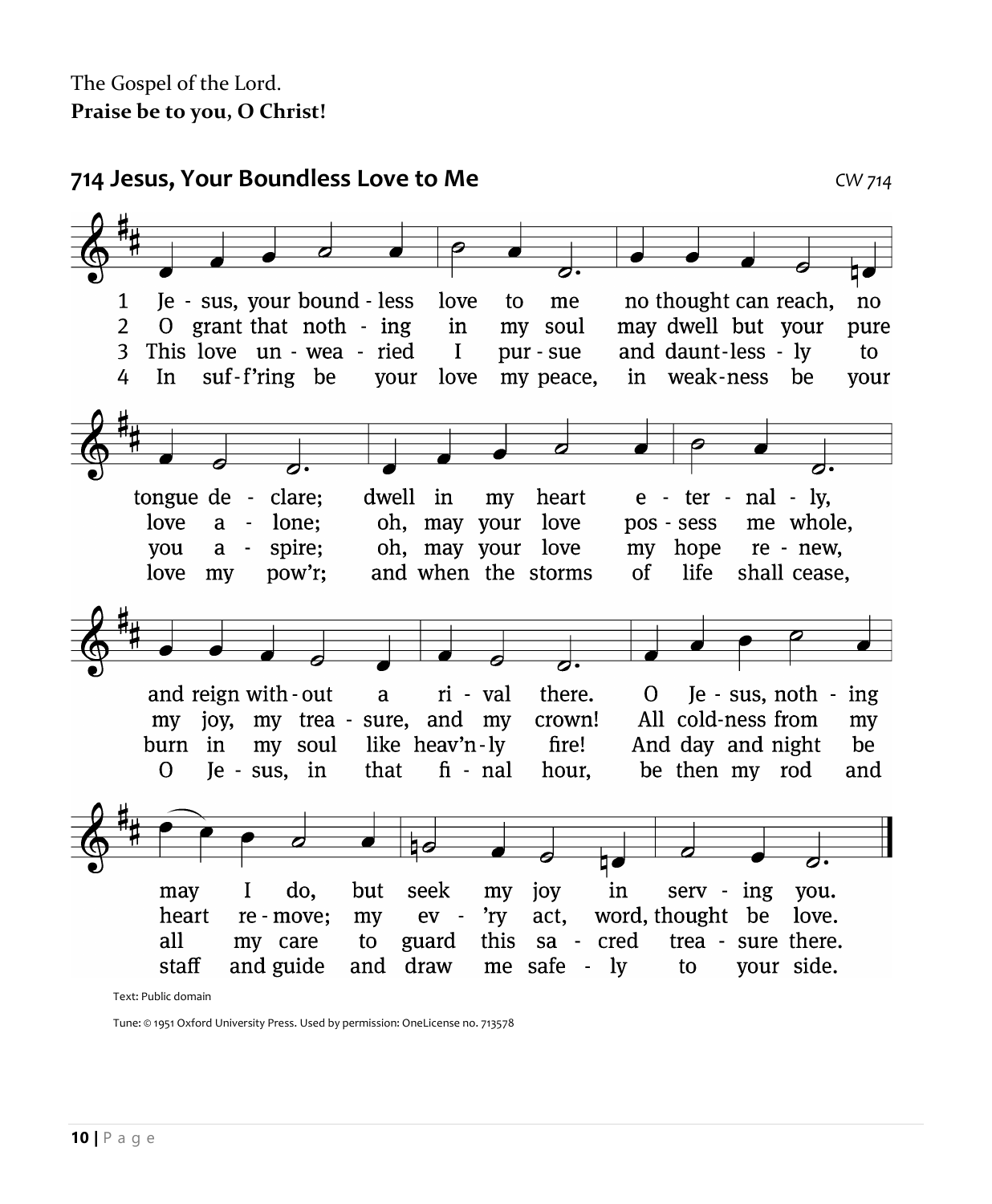#### **Sermon**

Stand

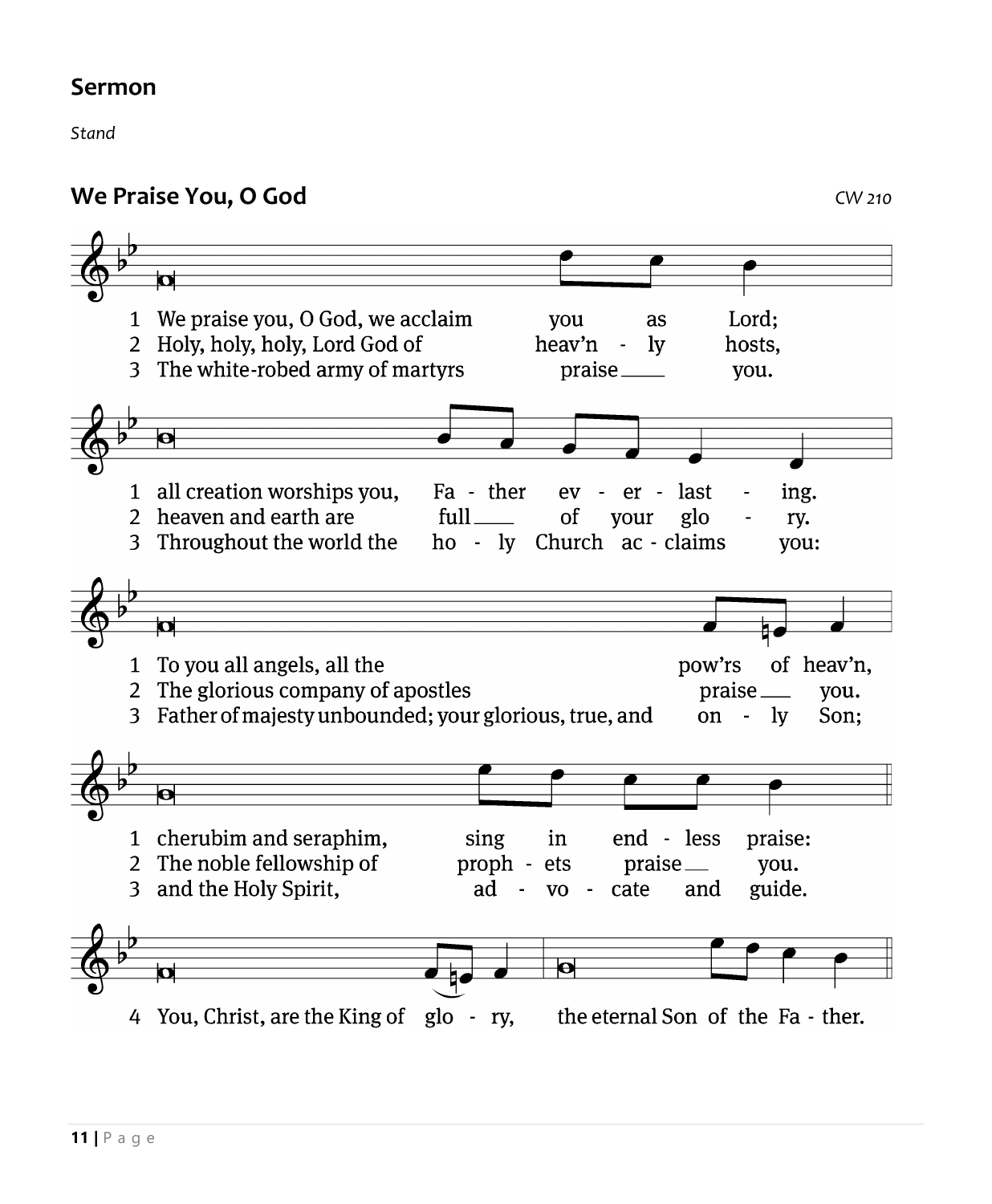

Be seated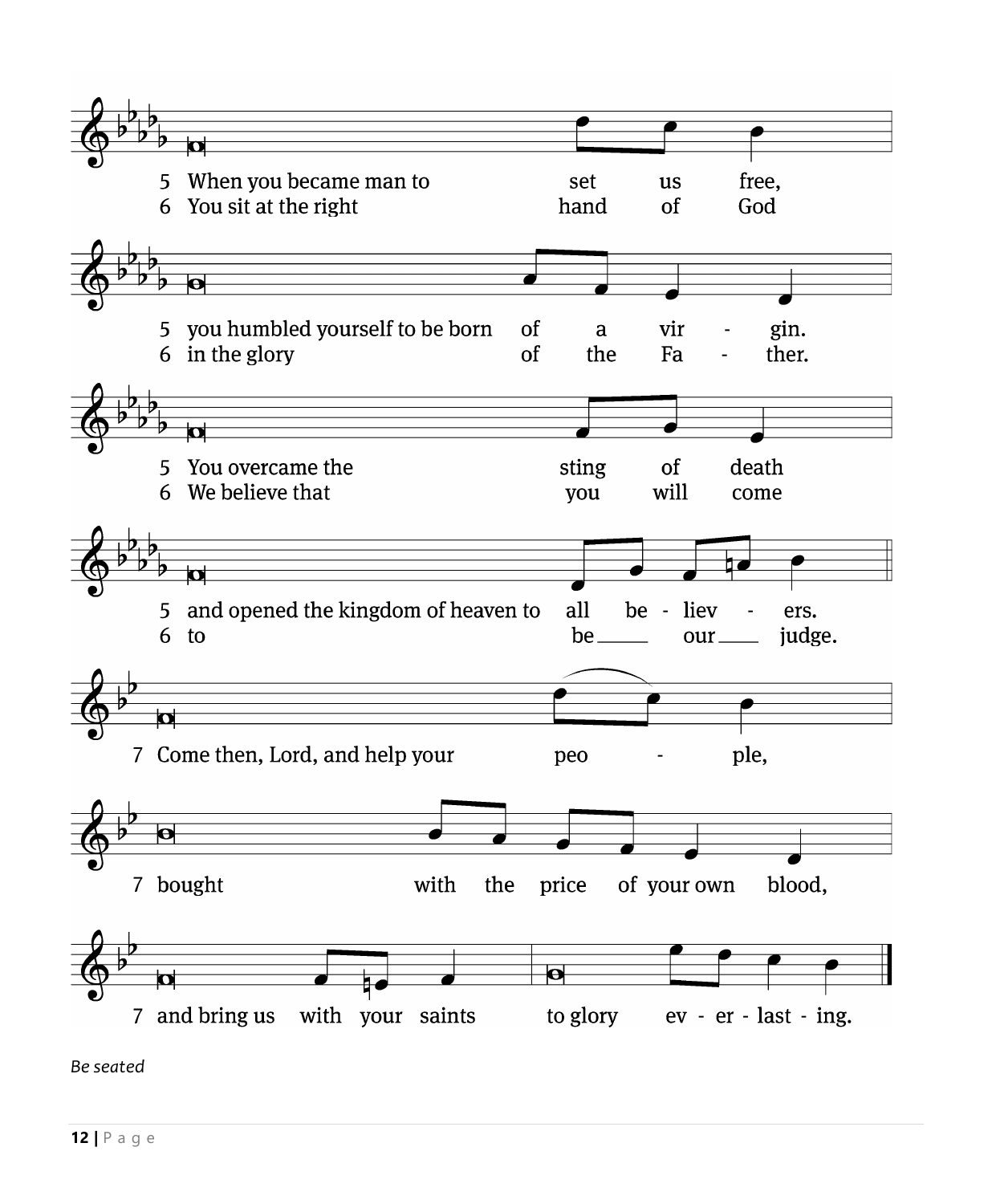# **Offering**

### **750 We Give Thee but Thine Own** *CW 750*

- 1 We give thee but thine own, whate'er the gift may be; all that we have is thine alone, a trust, O Lord, from thee.
- 2 May we thy bounties thus as stewards true receive and gladly, as thou blessest us, to thee our firstfruits give.

Text: Public domain

#### **Lord, Have Mercy** *CW 213*



*Prayers of intercession, seasonal prayers, and the Prayer of the Day may follow.*

#### **Prayer**

Lord Jesus Christ, Son of God and Mary's Son, in the fullness of time you came into our world to save us from sin and death.

#### **You ushered in the day of grace so long foretold.**

Beloved Son of the Father, revered by the Magi, baptized by John, you came preaching and teaching, healing and comforting, forgiving and encouraging: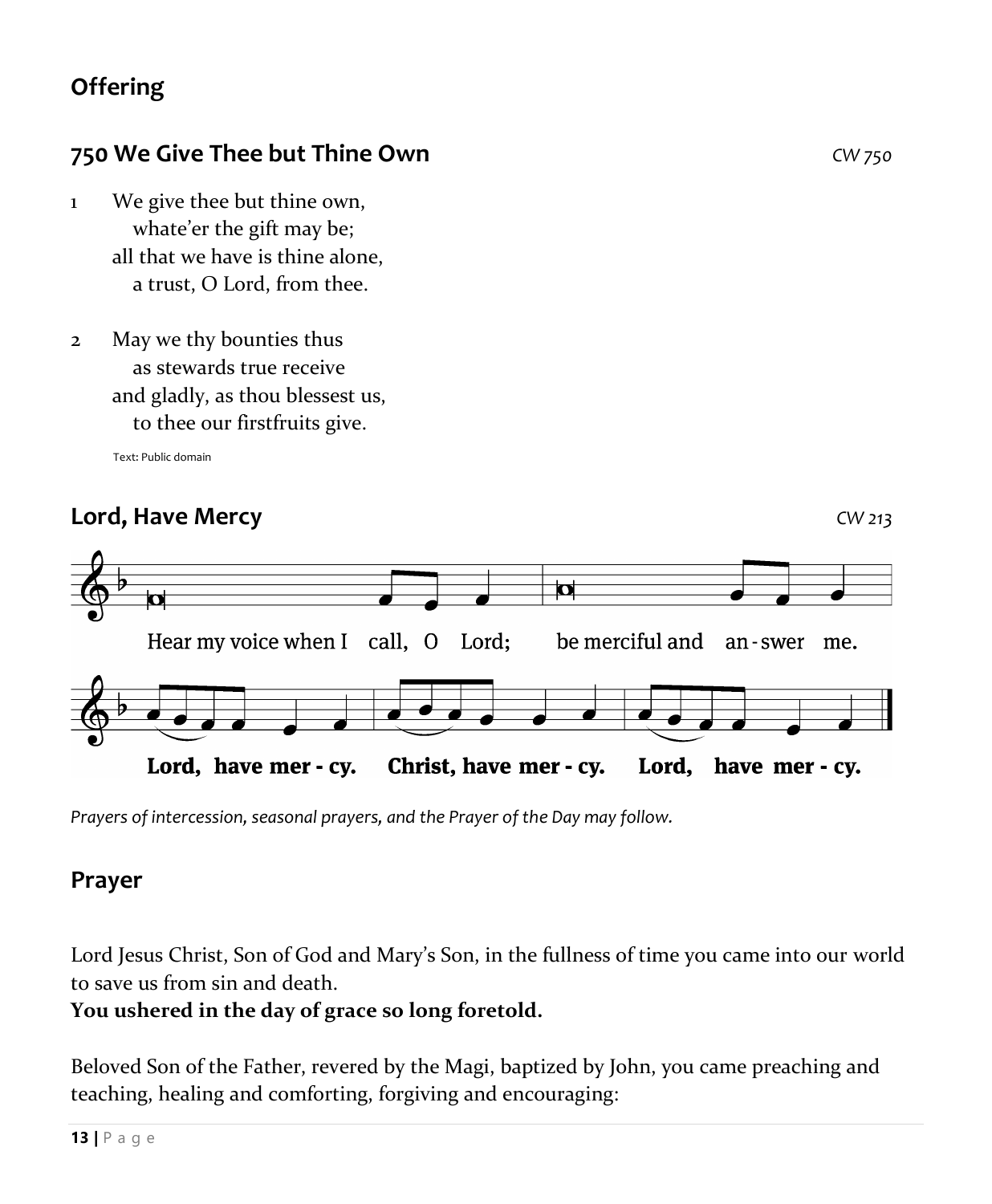#### **You brought the light of life to those walking in darkness, and the joy of salvation to those doomed to death.**

Prince of peace, shine like a beacon for us and the people of our world. Let the good news of salvation be heard in the remotest corners of the earth. Open our own lips to speak your name to those around us who still live without faith or hope:

#### **Arouse us and our missionaries to flood the world with the light of your gospel.**

Lord of the Church, let your peace rule our hearts that we may use our gifts to serve you and each other in willing gratitude and joy. Watch over our loved ones near and far, that they may remember your love and rejoice in your salvation. Strengthen the faith of the sick and the disheartened. Give hope to those in despair and comfort those who mourn. **Be gracious to all and lead us to reflect your love in everything we say and do.**

#### *Special intercessions*

Finally, bring us and all your believers to the heavenly home where we will stand in the full light of your glory and with all your saints and angels sing the everlasting song of triumph. **Amen.**

#### *The following prayer is said:*

O Lord, our heavenly Father, almighty and everlasting God, you have brought us safely to this new day. Defend us with your mighty power, and grant that this day we neither fall into sin nor run into any kind of danger. And in all we do, direct us to what is right in your sight; through Jesus Christ, your Son, our Lord.

#### **Amen.**

#### **Lord's Prayer**

**Our Father, who art in heaven, hallowed be thy name, thy kingdom come, thy will be done on earth as it is in heaven. Give us this day our daily bread; and forgive us our trespasses, as we forgive those**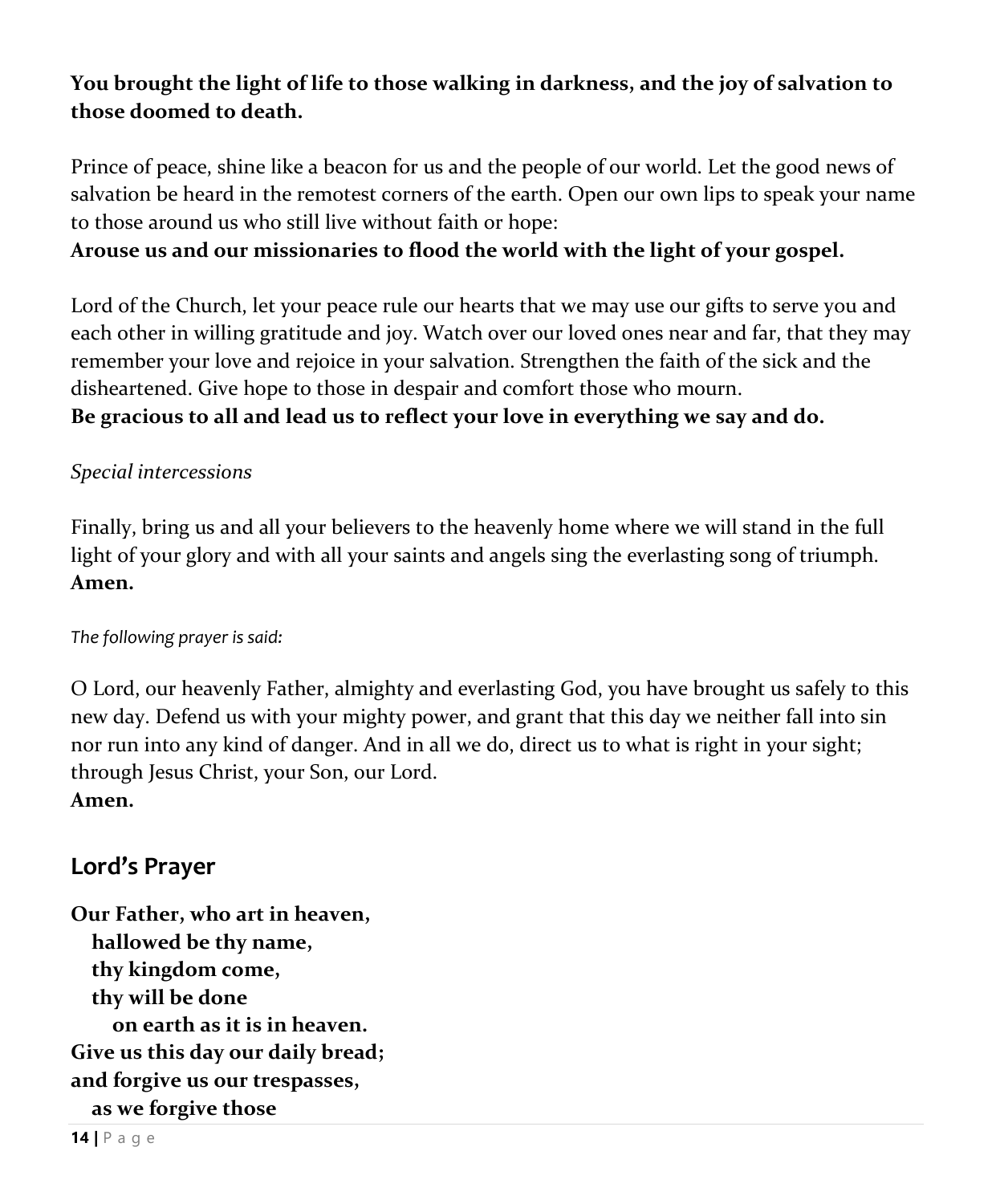**who trespass against us; and lead us not into temptation, but deliver us from evil. For thine is the kingdom and the power and the glory forever and ever. Amen.**



#### **384 Hail to the Lord's Anointed** *CW 384*

1 Hail to the Lord's anointed, great David's greater Son! Hail, in the time appointed, his reign on earth begun!